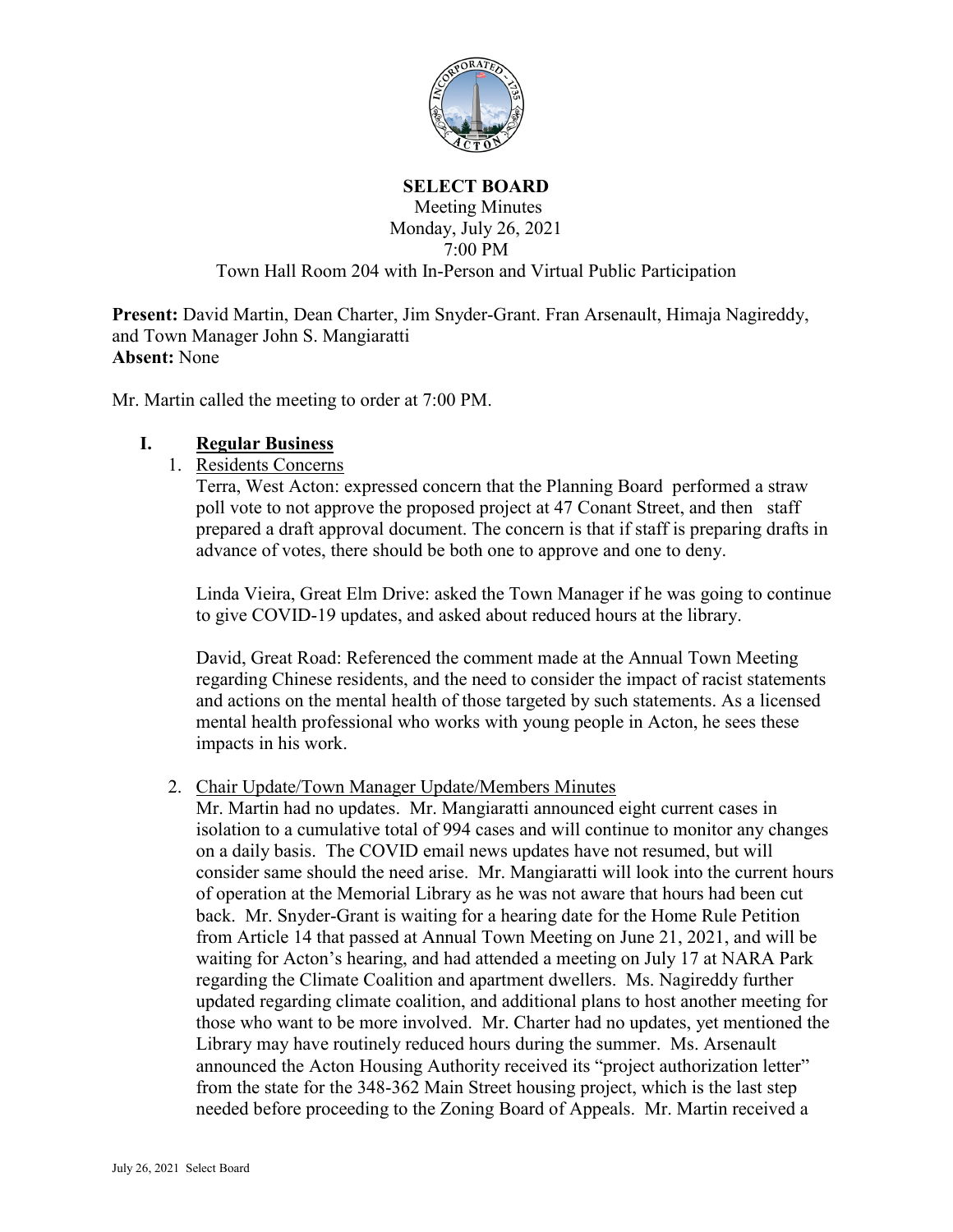

message from the Memorial Library Board of Trustees and announced the current hours and will be back to regular operating hours in the fall.

## **II. New/Special Business**

### 3. Presentation of CARES Funds Used to Date

The town received \$2.9 million in CARES Act funding. Laura Ducharme presented how the money was utilized and awarded. Acton received \$128,000 in Emergency Rental Assistance, \$31,000 in Mortgage Assistance, \$49,170 in childcare subsidies, and \$116,443 from the Acton-Boxborough United Way COVID-19 Emergency Grants for a total of \$307,803.

#### 4. Discussion of Tree Removal, Bumble Bee Way (46 High Street)

Mr. Mangiaratti updated the Board regarding a resident's concern regarding the ability to safely turn out of the driveway. At a previous Board meeting, the Board voted not to remove two trees on High Street, and the developer agreed to relocate the driveway, between a 44" tree and a 35" tree. Geoff Beach updated the Board regarding the two trees at the end of the driveway, one being a safety concern, and one with potential health issues. The developer, Mark Gallagher from Seal Harbor, updated the Board that the trees had previously been requested to be removed and this removal was approved by the Tree Warden. An appeal was received and the developer realigned Bumble Bee Way to keep the trees, and voluntarily deposited \$10,000 into the street tree fund to remove or replace if necessary. As the former Tree Warden, Mr. Charter evaluated the two trees, and noted that the 35" oak has root decay, is a hazard and should be removed. The 44" oak has root damage at the base and may be due to past snow plow damage, and that the tree may die and that the site clearance at Bumble Bee Way is not appropriate. Mr. Charter believes that both trees should be removed due to safety matters and suggested the Town Manager negotiate how the trees should be removed. A member of the public commented on the status of the trees and suggested that the Board hold a new tree hearing. Mr. Snyder-Grant suggested that interim measures may be appropriate, such as a "Blind Drive" sign, and a convex mirror to allow for a better view, and that these measures may make it possible to just remove the 35" tree. Another member of the public requested the Board to remove the trees due to safety concerns. Richard Keleher, Brewster Lane, agrees with taking down the smaller tree, moving the driveway and preserving the 44" oak. Liz Nugent, Concord Road, asked if a safety audit was involved with sidewalks. The Board deferred a decision, requesting the Town Manager to negotiate with the developer with the general direction of removing the 35" Oak, and revisiting the decision at a future meeting.

5. Discuss Support of S.1853/H.2890 An Act Providing for Climate Change Adaption Infrastructure and Affordable Housing Investments in the Commonwealth Senator Jamie Eldridge presented to the Board the Housing and Environmental Revenue Opportunities (HERO) Act bill that he is sponsoring, seeking support from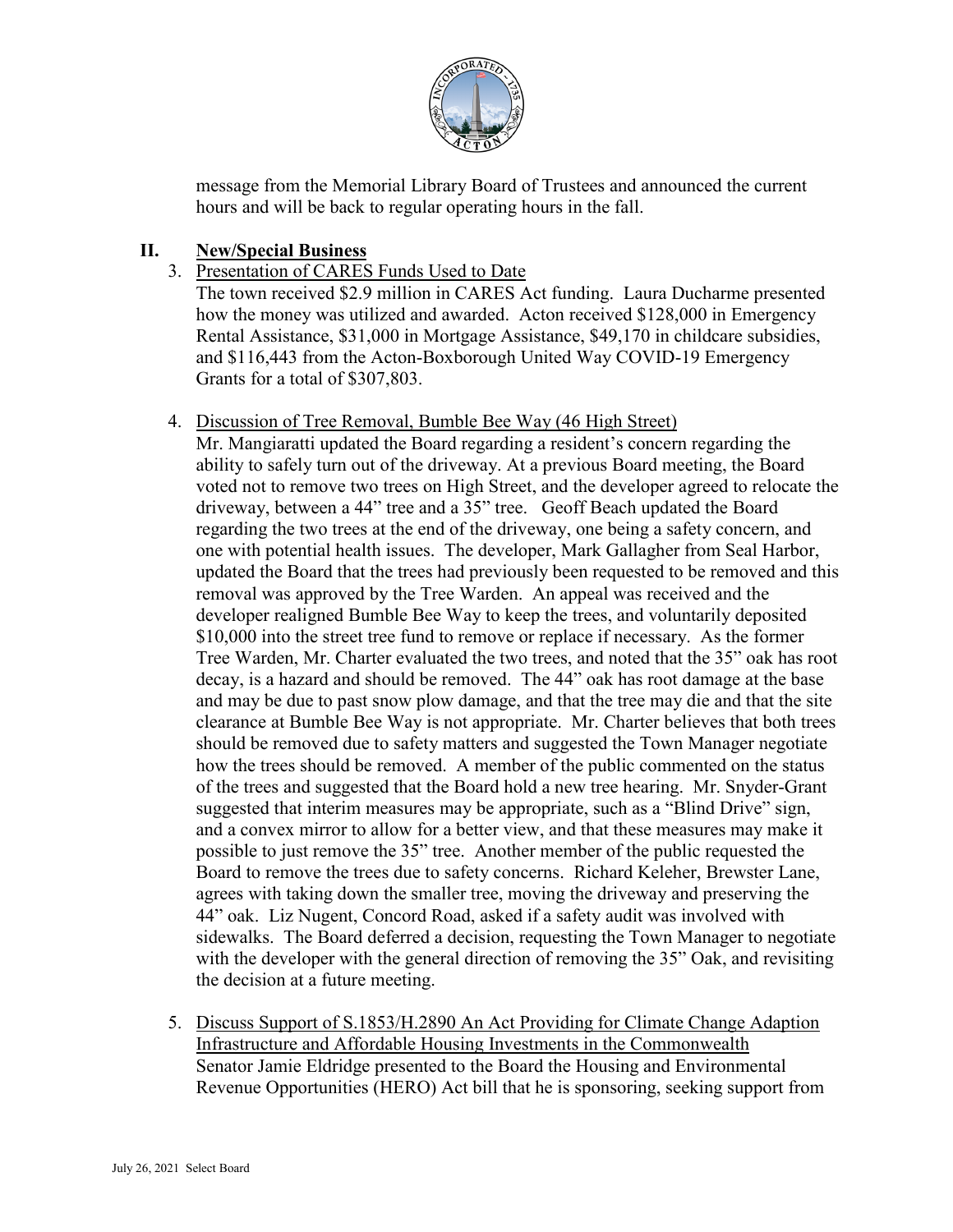

the Board. The Act would provide sufficient funding to combat both climate change and affordable housing.

A member of the public hoped that the bill would align with the Housing Production Plan and to look for rehabilitation of current buildings and exempting taxes for properties under \$200,000.

**Mr. Snyder-Grant moved that the Board support S.1853/H.2890, the Housing and Environment Revenue Opportunities Act, and look forward to this program helping those of the lowest incomes, and those living in Environmental Justice communities, seconded by Ms. Nagireddy. The Board voted 5-0, the motion carried.**

### 6. Polystyrene Presentation from Ban the Bag and More

Carolyn Platt and Peter Berry from Ban the Bag and More presented a request to support a Home Rule Petition at the next Town Meeting to ban polystyrene and disposable plastic items, and requesting the Board to petition the General Court to adopt the legislation "An Act Authorizing the Town of Acton to Establish a Fee for a Checkout Bag". Three grocery stores in Acton are in agreement with the fee per bag. The group plans to meet with the Board of Health, communicate with food establishments and retailers, and perform outreach to committees and residents. Board Members asked about what alternatives are available to the use of the current containers. Mr. Berry mentioned that other establishments have had few issues switching to bamboo-based utensils and recyclable and compostable materials for packaging. Linda Vieira, Great Elm Drive, noted her concern for people on food stamps and asked what provisions would be in place for them to receive free bags at grocery stores. Ms. Platt noted that when the plastic bag ban went into effect, the group working to pass this got a grant to provide a large number of free reusable bags, and that they hope to do this again if the home rule petition succeeds.The Board had a general consensus to move forward when ready to prepare to present the alternative materials proposed for merchants to use, and to ask Town Counsel to prepare articles for Town Meeting.

7. Discuss International Council for Local Environmental Initiatives Invitation to Join the ICLEI150 in the Race for Zero **Ms. Nagireddy moved to approve, seconded by Ms. Arsenault**. Board Members Mr. Snyder-Grant stated that he would like to have the Sustainability Director

comment on the impact that joining the ICLEI 150 would have on the Climate Action Plan already in process before signing on. . **Ms. Nagireddy moved to withdraw the motion, seconded by Ms. Arsenault** no formal vote was made by Board Members.

8. Appoint Member or Designee to the MBTA Advisory Board Mr. Martin noted that Ben Bloomenthal is currently the Acton member on the MBTA Advisory Board. **Mr. Charter moved to appoint Ben Bloomenthal as the Acton member, seconded by Mr. Snyder-Grant and unanimously voted by the Board.**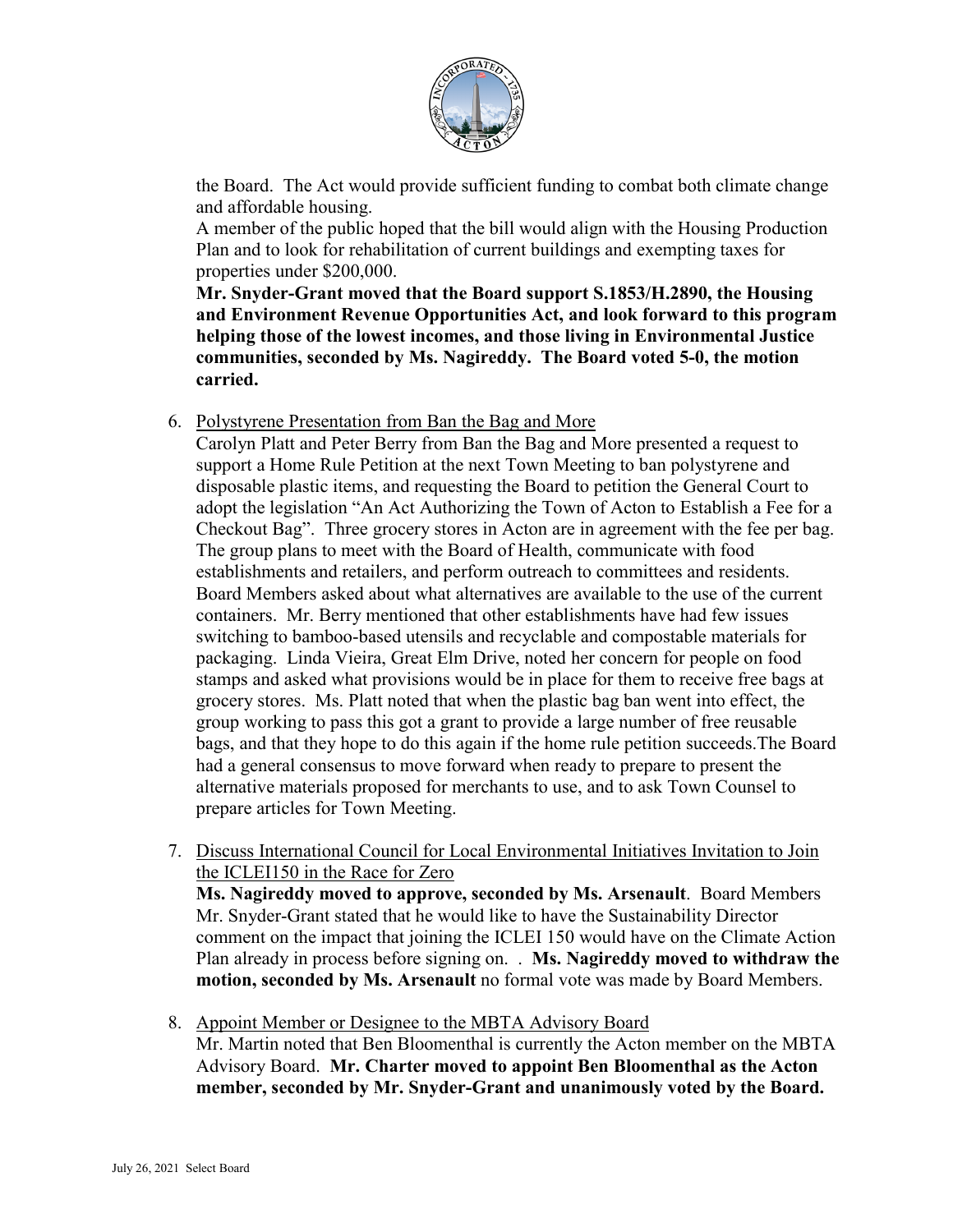

- 9. Discuss Select Board Committee Liaison Change, Design Review Board The Board agreed by consensus to remove Mr. Snyder-Grant and add Mr. Charter as Select Board Member liaison to the Design Review Board.
- 10. Update on Existing Goals from Town Manager

Mr. Mangiaratti updated the Board with the FY21 goals established by the Board, and the current status of each long and short term goal.

11. Listening Session for Community Input on Select Board FY22 Goals

Danny Factor, Davis Road – read his email previously sent to the Board requesting expansion of the delivery of Human Services by increasing the current full time employee count, specifically for those with economic insecurity, create more outreach for Human Services, create a volunteer committee that supports a Human Services Department.

Linda Vieira, Great Elm Way – would like to see more public information on town elections, more information on town Boards and Committees with more public outreach to generate more involvement.

Terra – more notification to the public to provide comment for the Select Board Goals, more publication of how the Town supports residents, support two bills regarding progressive taxation for property taxes, and certain people being exempt from property taxes, focus to save trees and a process to save trees, and the creation of an affordable housing rehab trust.

# **III. Consent Items**

**Mr. Charter moved to approve consent items 12-23 inclusive, seconded by Ms. Arsenault, and unanimously voted by the Board.**

**Mr. Snyder-Grant moved to adjourn, seconded by Mr. Charter, and unanimously voted by the Board. The meeting adjourned at 9:50 PM.**

# **Documents and Exhibits Used During this Meeting**

- Agenda, July 26, 2021
- **CARES** Act Presentation
- Tree Removal Documents
- HEROs Act Documents
- Polystyrene Presentation from Ban the Bag and More
- International Council for Local Environmental Initiatives (ICLEI) Invitation Documents
- MBTA Advisory Board Letter Dated July 11, 2021
- Status on Select Board Goals FY21 Document Updated July 22, 2021
- Select Board Goal Setting Public Comment Emails
- Amended Meeting Minutes, April 5, and April 12, 2021
- Meeting Minutes, July 12, 2021
- Executive Session Minutes, July 12, 2021